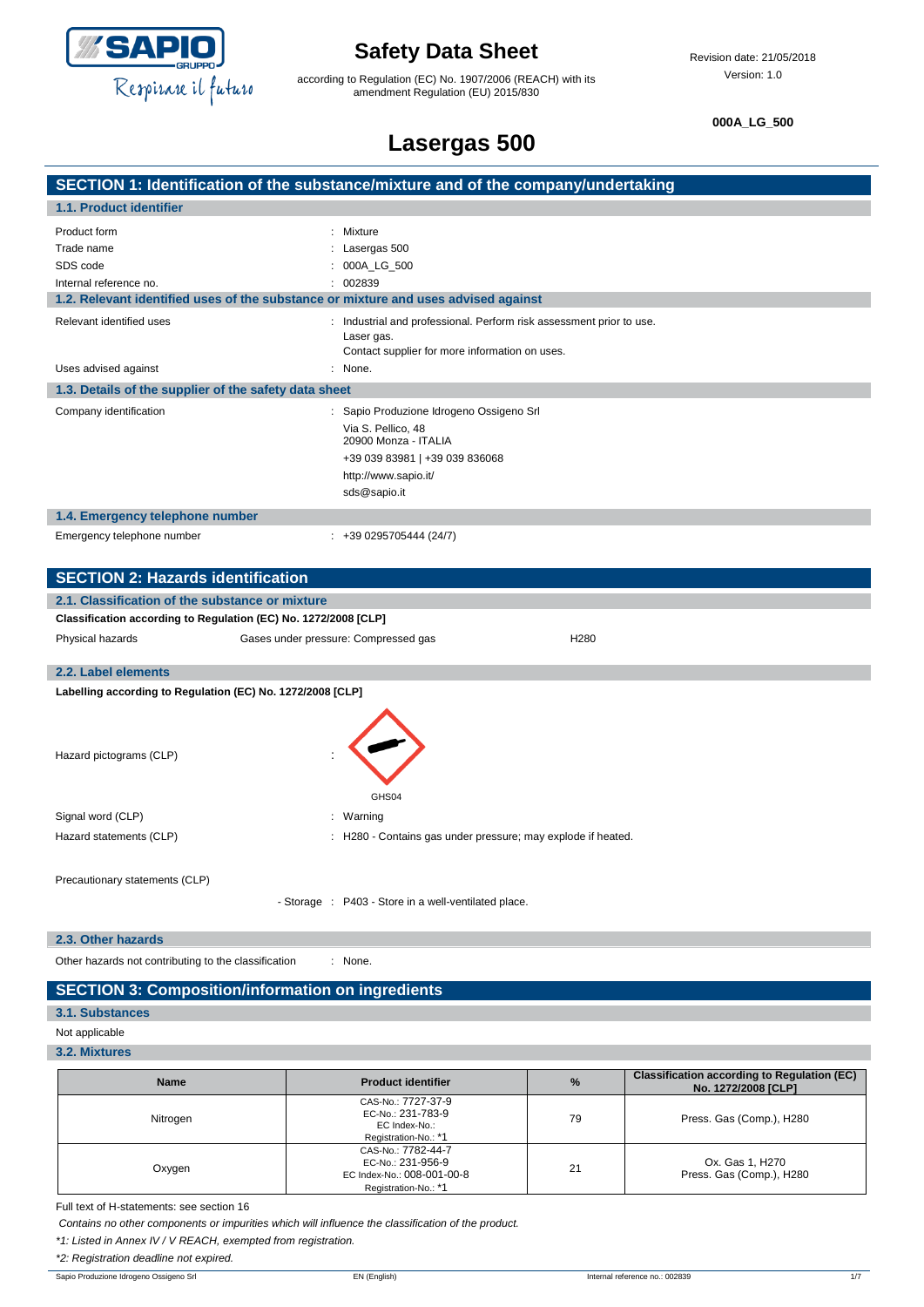

according to Regulation (EC) No. 1907/2006 (REACH) with its amendment Regulation (EU) 2015/830

#### **000A\_LG\_500**

## **Lasergas 500**

*\*3: Registration not required: Substance manufactured or imported < 1t/y.*

| <b>SECTION 4: First aid measures</b>                             |                                                            |  |
|------------------------------------------------------------------|------------------------------------------------------------|--|
| 4.1. Description of first aid measures                           |                                                            |  |
| - Inhalation                                                     | Adverse effects not expected from this product.            |  |
| - Skin contact                                                   | Adverse effects not expected from this product.            |  |
| - Eye contact                                                    | Adverse effects not expected from this product.            |  |
| - Ingestion                                                      | Ingestion is not considered a potential route of exposure. |  |
|                                                                  |                                                            |  |
| 4.2. Most important symptoms and effects, both acute and delayed |                                                            |  |
|                                                                  |                                                            |  |

No effect on living tissue. Refer to section 11.

#### **4.3. Indication of any immediate medical attention and special treatment needed**

None.

| <b>SECTION 5: Firefighting measures</b>                    |                                                                                                                                                                                                                                                                                                                                                                                                                                                                                                   |
|------------------------------------------------------------|---------------------------------------------------------------------------------------------------------------------------------------------------------------------------------------------------------------------------------------------------------------------------------------------------------------------------------------------------------------------------------------------------------------------------------------------------------------------------------------------------|
| 5.1. Extinguishing media                                   |                                                                                                                                                                                                                                                                                                                                                                                                                                                                                                   |
| - Suitable extinguishing media                             | : Water spray or fog.                                                                                                                                                                                                                                                                                                                                                                                                                                                                             |
| - Unsuitable extinguishing media                           | : Do not use water jet to extinguish.                                                                                                                                                                                                                                                                                                                                                                                                                                                             |
| 5.2. Special hazards arising from the substance or mixture |                                                                                                                                                                                                                                                                                                                                                                                                                                                                                                   |
| Specific hazards                                           | : Supports combustion.<br>Exposure to fire may cause containers to rupture/explode.                                                                                                                                                                                                                                                                                                                                                                                                               |
| Hazardous combustion products                              | : None.                                                                                                                                                                                                                                                                                                                                                                                                                                                                                           |
| 5.3. Advice for firefighters                               |                                                                                                                                                                                                                                                                                                                                                                                                                                                                                                   |
| Specific methods                                           | : Use fire control measures appropriate for the surrounding fire. Exposure to fire and heat radiation may cause<br>gas receptacles to rupture. Cool endangered receptacles with water spray jet from a protected position.<br>Prevent water used in emergency cases from entering sewers and drainage systems.<br>If possible, stop flow of product.<br>Use water spray or fog to knock down fire fumes if possible.<br>Move containers away from the fire area if this can be done without risk. |
| Special protective equipment for fire fighters             | Standard protective clothing and equipment (Self Contained Breathing Apparatus) for fire fighters.<br>Standard EN 469 - Protective clothing for firefighters. Standard - EN 659: Protective gloves for firefighters.                                                                                                                                                                                                                                                                              |
| <b>CECTION C. Applebantal valogge measures</b>             |                                                                                                                                                                                                                                                                                                                                                                                                                                                                                                   |

| <b>SECTION 6: Accidental release measures</b>                            |                                                              |  |  |
|--------------------------------------------------------------------------|--------------------------------------------------------------|--|--|
| 6.1. Personal precautions, protective equipment and emergency procedures |                                                              |  |  |
|                                                                          | Act in accordance with local emergency plan.<br>Stay upwind. |  |  |
| <b>6.2. Environmental precautions</b>                                    |                                                              |  |  |
|                                                                          | None.                                                        |  |  |
| 6.3. Methods and material for containment and cleaning up                |                                                              |  |  |
|                                                                          | None.                                                        |  |  |
| 6.4. Reference to other sections                                         |                                                              |  |  |
|                                                                          | See also sections 8 and 13.                                  |  |  |

| <b>SECTION 7: Handling and storage</b> |                                                                                                                                                      |                                                                                                                                                                                                                                                                                                                                                                                                                                                              |     |
|----------------------------------------|------------------------------------------------------------------------------------------------------------------------------------------------------|--------------------------------------------------------------------------------------------------------------------------------------------------------------------------------------------------------------------------------------------------------------------------------------------------------------------------------------------------------------------------------------------------------------------------------------------------------------|-----|
| 7.1. Precautions for safe handling     |                                                                                                                                                      |                                                                                                                                                                                                                                                                                                                                                                                                                                                              |     |
| Safe use of the product                | Do not smoke while handling product.<br>Contact your gas supplier if in doubt.<br>Avoid suck back of water, acid and alkalis.<br>Do not breathe gas. | : The product must be handled in accordance with good industrial hygiene and safety procedures.<br>Only experienced and properly instructed persons should handle gases under pressure.<br>Consider pressure relief device(s) in gas installations.<br>Ensure the complete gas system was (or is regularily) checked for leaks before use.<br>Use only properly specified equipment which is suitable for this product, its supply pressure and temperature. |     |
| Safe handling of the gas receptacle    | : Do not allow backfeed into the container.<br>transport receptacles.                                                                                | Protect receptacles from physical damage; do not drag, roll, slide or drop.<br>When moving receptacles, even for short distances, use a cart (trolley, hand truck, etc.) designed to                                                                                                                                                                                                                                                                         |     |
| Sapio Produzione Idrogeno Ossigeno Srl | EN (English)                                                                                                                                         | Internal reference no.: 002839                                                                                                                                                                                                                                                                                                                                                                                                                               | 2/7 |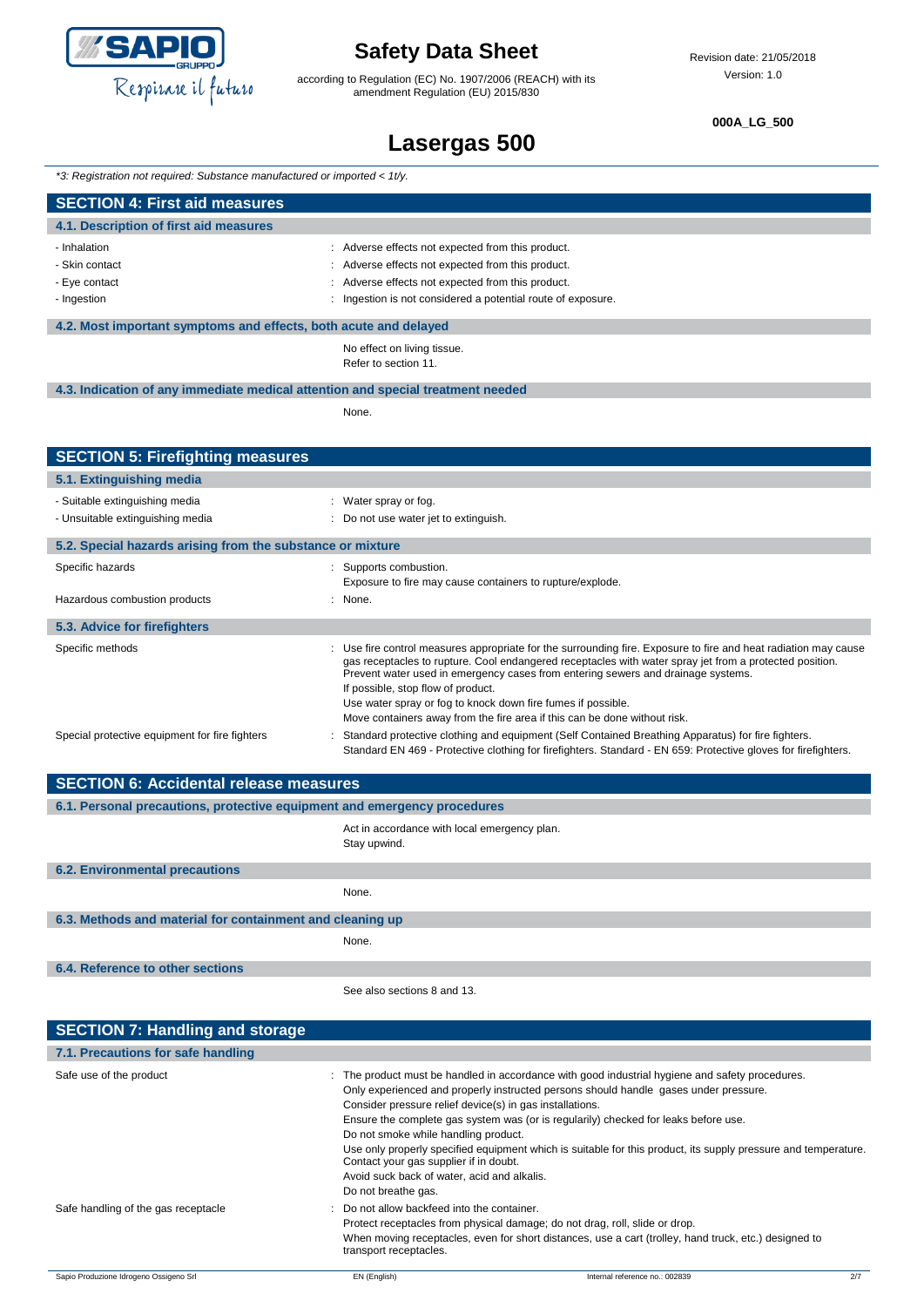

according to Regulation (EC) No. 1907/2006 (REACH) with its amendment Regulation (EU) 2015/830

**000A\_LG\_500**

|                                                                   | Leave valve protection caps in place until the container has been secured against either a wall or bench or<br>placed in a container stand and is ready for use. |  |
|-------------------------------------------------------------------|------------------------------------------------------------------------------------------------------------------------------------------------------------------|--|
|                                                                   | If user experiences any difficulty operating receptacle valve discontinue use and contact supplier.                                                              |  |
|                                                                   | Never attempt to repair or modify container valves or safety relief devices.                                                                                     |  |
|                                                                   | Damaged valves should be reported immediately to the supplier.                                                                                                   |  |
|                                                                   | Keep container valve outlets clean and free from contaminants particularly oil and water.                                                                        |  |
|                                                                   | Replace valve outlet caps or plugs and container caps where supplied as soon as container is disconnected<br>from equipment.                                     |  |
|                                                                   | Close container valve after each use and when empty, even if still connected to equipment.                                                                       |  |
|                                                                   | Never attempt to transfer gases from one container to another.                                                                                                   |  |
|                                                                   | Never use direct flame or electrical heating devices to raise the pressure of a container.                                                                       |  |
|                                                                   | Do not remove or deface labels provided by the supplier for the identification of the receptacle contents.                                                       |  |
|                                                                   | Suck back of water into the container must be prevented.                                                                                                         |  |
|                                                                   | Open valve slowly to avoid pressure shock.                                                                                                                       |  |
| 7.2. Conditions for safe storage, including any incompatibilities |                                                                                                                                                                  |  |
|                                                                   | Observe all regulations and local requirements regarding storage of containers.                                                                                  |  |
|                                                                   | Containers should not be stored in conditions likely to encourage corrosion.                                                                                     |  |
|                                                                   | Container valve guards or caps should be in place.                                                                                                               |  |
|                                                                   | Containers should be stored in the vertical position and properly secured to prevent them from falling over.                                                     |  |
|                                                                   | Stored containers should be periodically checked for general condition and leakage.                                                                              |  |
|                                                                   | Keep container below 50°C in a well ventilated place.                                                                                                            |  |
|                                                                   | Store containers in location free from fire risk and away from sources of heat and ignition.                                                                     |  |
|                                                                   | Keep away from combustible materials.                                                                                                                            |  |
| 7.3. Specific end use(s)                                          |                                                                                                                                                                  |  |
|                                                                   |                                                                                                                                                                  |  |

None.

| <b>SECTION 8: Exposure controls/personal protection</b>                   |                                                                                                                                                |  |
|---------------------------------------------------------------------------|------------------------------------------------------------------------------------------------------------------------------------------------|--|
| 8.1. Control parameters                                                   |                                                                                                                                                |  |
| OEL (Occupational Exposure Limits)                                        | None available.                                                                                                                                |  |
| DNEL (Derived-No Effect Level)                                            | None available.                                                                                                                                |  |
| PNEC (Predicted No-Effect Concentration)                                  | None available.                                                                                                                                |  |
| <b>8.2. Exposure controls</b>                                             |                                                                                                                                                |  |
| 8.2.1. Appropriate engineering controls                                   |                                                                                                                                                |  |
|                                                                           | Provide adequate general and local exhaust ventilation.                                                                                        |  |
|                                                                           | Systems under pressure should be regularily checked for leakages.<br>Consider the use of a work permit system e.g. for maintenance activities. |  |
| 8.2.2. Individual protection measures, e.g. personal protective equipment |                                                                                                                                                |  |
|                                                                           | A risk assessment should be conducted and documented in each work area to assess the risks related to the                                      |  |
|                                                                           | use of the product and to select the PPE that matches the relevant risk. The following recommendations<br>should be considered:                |  |
|                                                                           | PPE compliant to the recommended EN/ISO standards should be selected.                                                                          |  |
| • Eye/face protection                                                     | Wear safety glasses with side shields.                                                                                                         |  |
|                                                                           | Standard EN 166 - Personal eye-protection - specifications.                                                                                    |  |
| • Skin protection                                                         |                                                                                                                                                |  |
| - Hand protection                                                         | : Wear working gloves when handling gas containers.                                                                                            |  |
|                                                                           | Standard EN 388 - Protective gloves against mechanical risk.                                                                                   |  |
| - Other                                                                   | : Wear safety shoes while handling containers.                                                                                                 |  |
|                                                                           | Standard EN ISO 20345 - Personal protective equipment - Safety footwear.                                                                       |  |
| • Respiratory protection                                                  | : None necessary.                                                                                                                              |  |
| • Thermal hazards                                                         | : None in addition to the above sections.                                                                                                      |  |
| 8.2.3. Environmental exposure controls                                    |                                                                                                                                                |  |
|                                                                           | None necessary.                                                                                                                                |  |
|                                                                           |                                                                                                                                                |  |

| <b>SECTION 9: Physical and chemical properties</b>         |              |                                                                               |     |
|------------------------------------------------------------|--------------|-------------------------------------------------------------------------------|-----|
| 9.1. Information on basic physical and chemical properties |              |                                                                               |     |
| Appearance                                                 |              |                                                                               |     |
| Physical state at 20°C / 101.3kPa<br>٠                     | : Gas        |                                                                               |     |
| Colour<br>٠                                                | Colourless.  | Mixture contains one or more component(s) which have the following colour(s): |     |
| Odour                                                      | : Odourless. |                                                                               |     |
| Odour threshold                                            |              | : Odour threshold is subjective and inadequate to warn of overexposure.       |     |
| Sapio Produzione Idrogeno Ossigeno Srl                     | EN (English) | Internal reference no.: 002839                                                | 3/7 |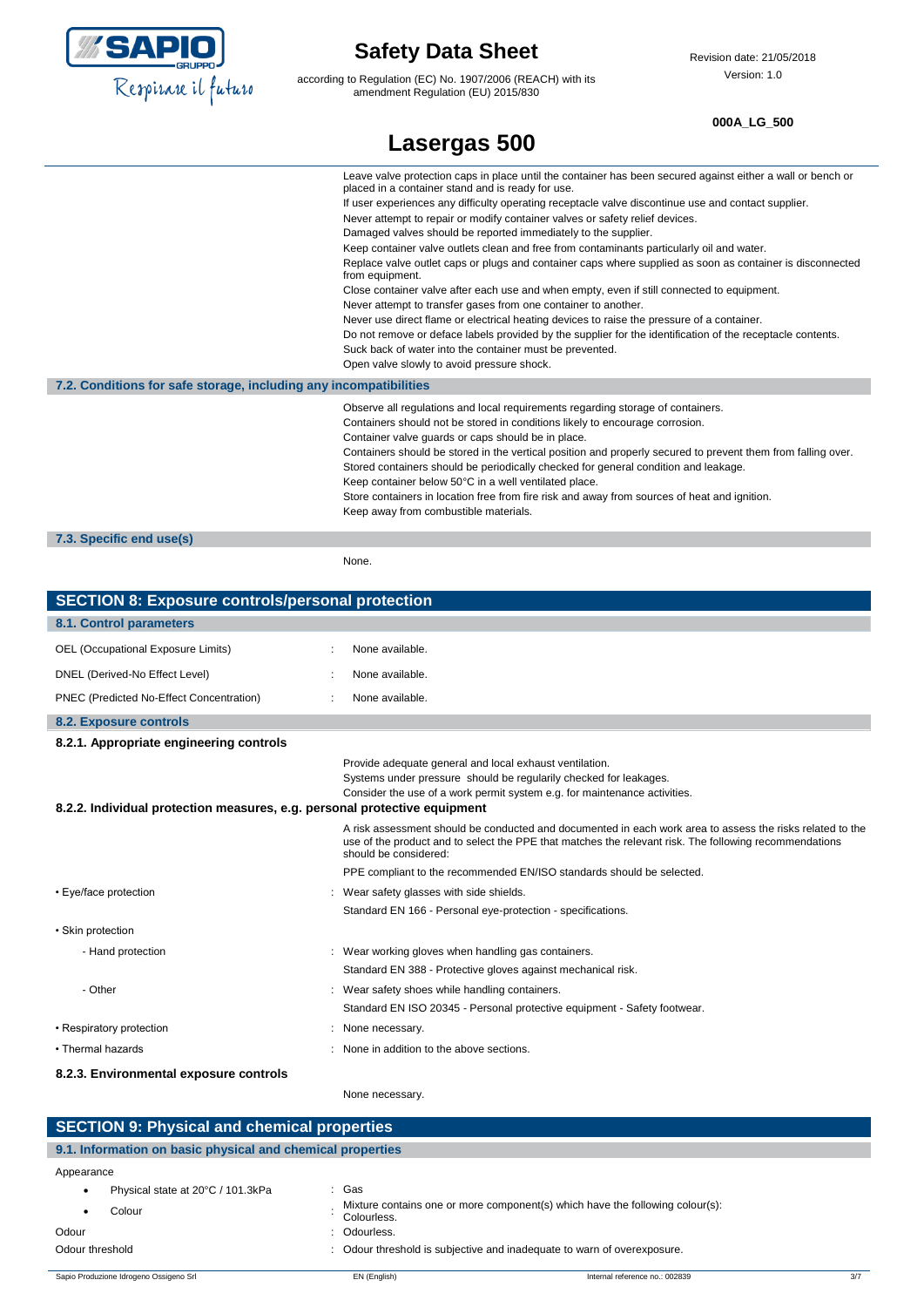

according to Regulation (EC) No. 1907/2006 (REACH) with its amendment Regulation (EU) 2015/830

**Lasergas 500**

#### **000A\_LG\_500**

| pH                                              | Not applicable for gases and gas mixtures.        |
|-------------------------------------------------|---------------------------------------------------|
| Melting point / Freezing point                  | Not known.                                        |
| Boiling point                                   | Not known.                                        |
| Flash point                                     | Not applicable for gases and gas mixtures.        |
| Evaporation rate                                | Not applicable for gases and gas mixtures.        |
| Flammability (solid, gas)                       | Non flammable.                                    |
| <b>Explosive limits</b>                         | Non flammable.                                    |
| Vapour pressure [20°C]                          | : Not applicable.                                 |
| Vapour pressure [50°C]                          | : Not applicable.                                 |
| Vapour density                                  | : Not applicable.                                 |
| Relative density, liquid (water=1)              | : Not applicable.                                 |
| Relative density, gas (air=1)                   | $\therefore$ 1                                    |
| Water solubility                                | Not known, but considered to have low solubility. |
| Partition coefficient n-octanol/water (Log Kow) | Not applicable for inorganic gases.               |
| Auto-ignition temperature                       | Non flammable.                                    |
| Decomposition temperature                       | Not applicable.                                   |
| Viscosity                                       | No reliable data available.                       |
| <b>Explosive properties</b>                     | Not applicable.                                   |
| Oxidising properties                            | : Not applicable.                                 |
| 9.2. Other information                          |                                                   |
| Molar mass                                      | $: 29$ g/mol                                      |
| Critical temperature                            | : Not known.                                      |
| <b>SECTION 10: Stability and reactivity</b>     |                                                   |
|                                                 |                                                   |
| <b>10.1. Reactivity</b>                         |                                                   |

| <b>10.1. Reactivity</b>                  |                                                                              |
|------------------------------------------|------------------------------------------------------------------------------|
|                                          | No reactivity hazard other than the effects described in sub-sections below. |
| 10.2. Chemical stability                 |                                                                              |
|                                          | Stable under normal conditions.                                              |
| 10.3. Possibility of hazardous reactions |                                                                              |
|                                          | None.                                                                        |
| 10.4. Conditions to avoid                |                                                                              |
|                                          | Avoid moisture in installation systems.                                      |
| 10.5. Incompatible materials             |                                                                              |
|                                          | None.<br>For additional information on compatibility refer to ISO 11114.     |
| 10.6. Hazardous decomposition products   |                                                                              |
|                                          | None.                                                                        |

| <b>SECTION 11: Toxicological information</b> |                                               |  |  |
|----------------------------------------------|-----------------------------------------------|--|--|
| 11.1. Information on toxicological effects   |                                               |  |  |
| <b>Acute toxicity</b>                        | : No toxicological effects from this product. |  |  |
| Skin corrosion/irritation                    | : No known effects from this product.         |  |  |
| Serious eye damage/irritation                | : No known effects from this product.         |  |  |
| Respiratory or skin sensitisation            | : No known effects from this product.         |  |  |
| Germ cell mutagenicity                       | : No known effects from this product.         |  |  |
| Carcinogenicity                              | : No known effects from this product.         |  |  |
| <b>Toxic for reproduction: Fertility</b>     | : No known effects from this product.         |  |  |
| Toxic for reproduction: unborn child         | : No known effects from this product.         |  |  |
| <b>STOT-single exposure</b>                  | : No known effects from this product.         |  |  |
| <b>STOT-repeated exposure</b>                | : No known effects from this product.         |  |  |
| <b>Aspiration hazard</b>                     | : Not applicable for gases and gas mixtures.  |  |  |

| <b>SECTION 12: Ecological information</b> |  |
|-------------------------------------------|--|
| 12.1. Toxicity                            |  |

Assessment **in the contract of the CO** contract the cological damage caused by this product.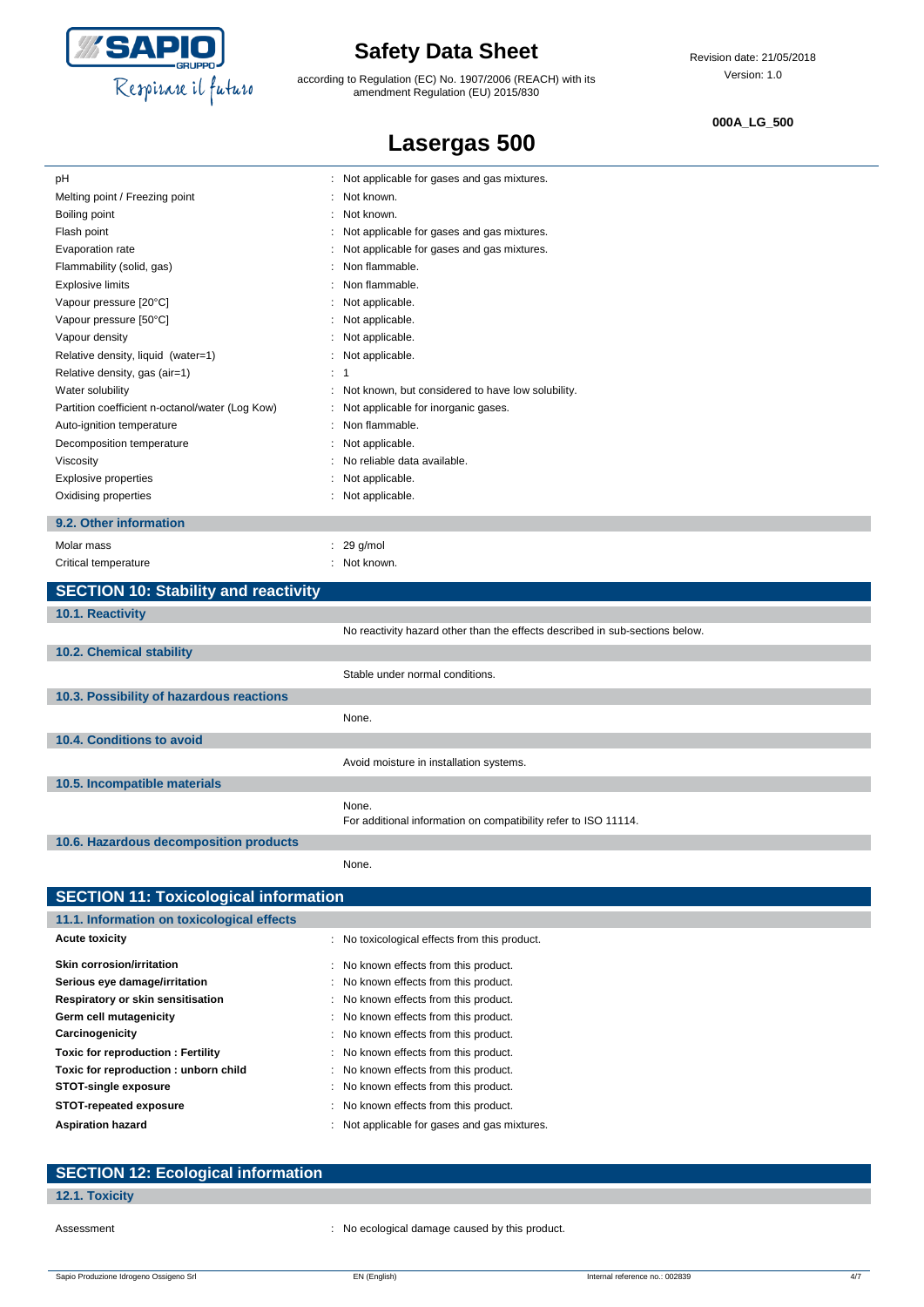

according to Regulation (EC) No. 1907/2006 (REACH) with its amendment Regulation (EU) 2015/830

#### **000A\_LG\_500**

| Lasergas 500 |  |
|--------------|--|
|              |  |

| EC50 48h - Daphnia magna<br>EC50 72h - Algae<br>LC50 96 h - Fish        | : No data available.<br>No data available.<br>: No data available.                                                                                                                                                                                                                                                      |
|-------------------------------------------------------------------------|-------------------------------------------------------------------------------------------------------------------------------------------------------------------------------------------------------------------------------------------------------------------------------------------------------------------------|
| 12.2. Persistence and degradability                                     |                                                                                                                                                                                                                                                                                                                         |
|                                                                         |                                                                                                                                                                                                                                                                                                                         |
| Assessment                                                              | : No ecological damage caused by this product.                                                                                                                                                                                                                                                                          |
| 12.3. Bioaccumulative potential                                         |                                                                                                                                                                                                                                                                                                                         |
| Assessment                                                              | : No data available.                                                                                                                                                                                                                                                                                                    |
| 12.4. Mobility in soil                                                  |                                                                                                                                                                                                                                                                                                                         |
| Assessment                                                              | : Because of its high volatility, the product is unlikely to cause ground or water pollution.<br>Partition into soil is unlikely.                                                                                                                                                                                       |
| 12.5. Results of PBT and vPvB assessment                                |                                                                                                                                                                                                                                                                                                                         |
| Assessment                                                              | : No data available.                                                                                                                                                                                                                                                                                                    |
| 12.6. Other adverse effects                                             |                                                                                                                                                                                                                                                                                                                         |
| Other adverse effects                                                   | : No known effects from this product.                                                                                                                                                                                                                                                                                   |
| Effect on the ozone layer                                               | None.                                                                                                                                                                                                                                                                                                                   |
| Effect on global warming                                                | : No known effects from this product.                                                                                                                                                                                                                                                                                   |
| <b>SECTION 13: Disposal considerations</b>                              |                                                                                                                                                                                                                                                                                                                         |
|                                                                         |                                                                                                                                                                                                                                                                                                                         |
| 13.1. Waste treatment methods                                           |                                                                                                                                                                                                                                                                                                                         |
| List of hazardous waste codes (from Commission<br>Decision 2001/118/EC) | May be vented to atmosphere.<br>May be vented to atmosphere in a well ventilated place.<br>Do not discharge into any place where its accumulation could be dangerous.<br>Return unused product in original receptacle to supplier.<br>: 16 05 05 : Gases in pressure containers other than those mentioned in 16 05 04. |
| 13.2. Additional information                                            |                                                                                                                                                                                                                                                                                                                         |
|                                                                         | External treatment and disposal of waste should comply with applicable local and/or national regulations.                                                                                                                                                                                                               |
| <b>SECTION 14: Transport information</b>                                |                                                                                                                                                                                                                                                                                                                         |
| 14.1. UN number                                                         |                                                                                                                                                                                                                                                                                                                         |
| UN-No.                                                                  | : 1002                                                                                                                                                                                                                                                                                                                  |
| 14.2. UN proper shipping name                                           |                                                                                                                                                                                                                                                                                                                         |
| Transport by road/rail (ADR/RID)                                        | AIR, COMPRESSED                                                                                                                                                                                                                                                                                                         |
| Transport by air (ICAO-TI / IATA-DGR)                                   | Air, compressed                                                                                                                                                                                                                                                                                                         |
| Transport by sea (IMDG)                                                 | AIR, COMPRESSED                                                                                                                                                                                                                                                                                                         |
| 14.3. Transport hazard class(es)                                        |                                                                                                                                                                                                                                                                                                                         |
| Labelling                                                               | 2.2 : Non-flammable, non-toxic gases.                                                                                                                                                                                                                                                                                   |

**Transport by road/rail (ADR/RID)** Class : 2 Classification code : 1A Hazard identification number : 20 Tunnel Restriction **in the striction** : E - Passage forbidden through tunnels of category E **Transport by air (ICAO-TI / IATA-DGR)** Class / Div. (Sub. risk(s)) : 2.2 **Transport by sea (IMDG)**

Sapio Produzione Idrogeno Ossigeno Srl **EN (English)** EN (English) **Internal reference no.: 002839** 5/7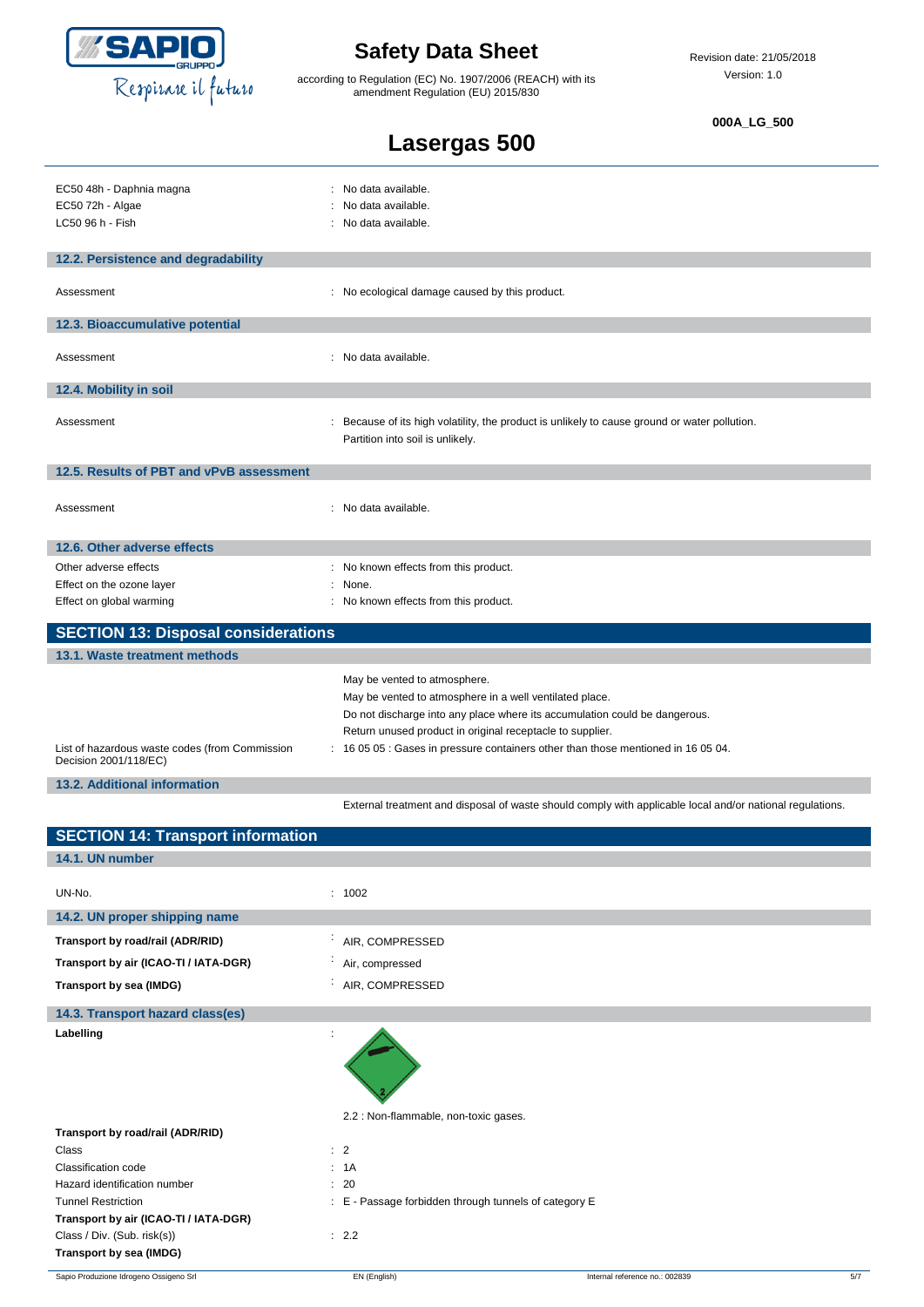

according to Regulation (EC) No. 1907/2006 (REACH) with its amendment Regulation (EU) 2015/830

#### **000A\_LG\_500**

| Lasergas 500                                                                   |                                                                                                                                          |  |
|--------------------------------------------------------------------------------|------------------------------------------------------------------------------------------------------------------------------------------|--|
| Class / Div. (Sub. risk(s))                                                    | : 2.2                                                                                                                                    |  |
| Emergency Schedule (EmS) - Fire                                                | $:$ F-C                                                                                                                                  |  |
| Emergency Schedule (EmS) - Spillage                                            | $: S-V$                                                                                                                                  |  |
| 14.4. Packing group                                                            |                                                                                                                                          |  |
| Transport by road/rail (ADR/RID)                                               | Not applicable<br>÷                                                                                                                      |  |
| Transport by air (ICAO-TI / IATA-DGR)                                          | Not applicable                                                                                                                           |  |
| Transport by sea (IMDG)                                                        | Not applicable                                                                                                                           |  |
| <b>14.5. Environmental hazards</b>                                             |                                                                                                                                          |  |
| Transport by road/rail (ADR/RID)                                               | None.                                                                                                                                    |  |
| Transport by air (ICAO-TI / IATA-DGR)                                          | None.                                                                                                                                    |  |
| Transport by sea (IMDG)                                                        | None.<br>٠                                                                                                                               |  |
| 14.6. Special precautions for user                                             |                                                                                                                                          |  |
| Packing Instruction(s)                                                         |                                                                                                                                          |  |
| Transport by road/rail (ADR/RID)                                               | : P200                                                                                                                                   |  |
| Transport by air (ICAO-TI / IATA-DGR)                                          |                                                                                                                                          |  |
| Passenger and Cargo Aircraft                                                   | : 200.                                                                                                                                   |  |
| Cargo Aircraft only                                                            | : 200.                                                                                                                                   |  |
| Transport by sea (IMDG)                                                        | : P200                                                                                                                                   |  |
| Special transport precautions                                                  | : Avoid transport on vehicles where the load space is not separated from the driver's compartment.                                       |  |
|                                                                                | Ensure vehicle driver is aware of the potential hazards of the load and knows what to do in the event of an<br>accident or an emergency. |  |
|                                                                                | Before transporting product containers:                                                                                                  |  |
|                                                                                | - Ensure there is adequate ventilation.                                                                                                  |  |
|                                                                                | - Ensure that containers are firmly secured.                                                                                             |  |
|                                                                                | - Ensure container valve is closed and not leaking.                                                                                      |  |
|                                                                                | - Ensure valve outlet cap nut or plug (where provided) is correctly fitted.                                                              |  |
|                                                                                | - Ensure valve protection device (where provided) is correctly fitted.                                                                   |  |
| 14.7. Transport in bulk according to Annex II of MARPOL 73/78 and the IBC Code |                                                                                                                                          |  |
|                                                                                | Not applicable.                                                                                                                          |  |
| <b>SECTION 15: Regulatory information</b>                                      |                                                                                                                                          |  |
|                                                                                | 15.1 Safety, health and environmental regulations/legislation specific for the substance or mixture                                      |  |
| <b>EU-Regulations</b>                                                          |                                                                                                                                          |  |
| Restrictions on use                                                            | : None.                                                                                                                                  |  |
| Seveso Directive : 2012/18/EU (Seveso III)                                     | : Not covered.                                                                                                                           |  |
| <b>National regulations</b>                                                    |                                                                                                                                          |  |
| National legislation                                                           | Ensure all national/local regulations are observed.                                                                                      |  |

**15.2. Chemical safety assessment**

A CSA does not need to be carried out for this product.

| <b>SECTION 16: Other information</b> |                                                                                                              |
|--------------------------------------|--------------------------------------------------------------------------------------------------------------|
| Indication of changes                | : Revised safety data sheet in accordance with commission regulation (EU) No 453/2010.                       |
| Abbreviations and acronyms           | : ATE: Acute Toxicity Estimate                                                                               |
|                                      | CLP - Classification Labelling Packaging Regulation; Regulation (EC) No 1272/2008                            |
|                                      | REACH - Registration, Evaluation, Authorisation and Restriction of Chemicals Regulation (EC) No<br>1907/2006 |
|                                      | <b>EINECS: European Inventory of Existing Commercial Chemical Substances</b>                                 |
|                                      | <b>CAS: Chemical Abstract Service</b>                                                                        |
|                                      | <b>PPE: Personal Protection Equipment</b>                                                                    |
|                                      | LC50 - Lethal Concentration to 50 % of a test population                                                     |
|                                      | RMM: Risk Management Measures                                                                                |
|                                      | PBT - Persistent, Bioaccumulative and Toxic                                                                  |
|                                      | vPvB - Very Persistent and Very Bioaccumulative                                                              |
|                                      | STOT- SE: Specific Target Organ Toxicity - Single Exposure                                                   |
|                                      | <b>CSA: Chemical Safety Assessment</b>                                                                       |